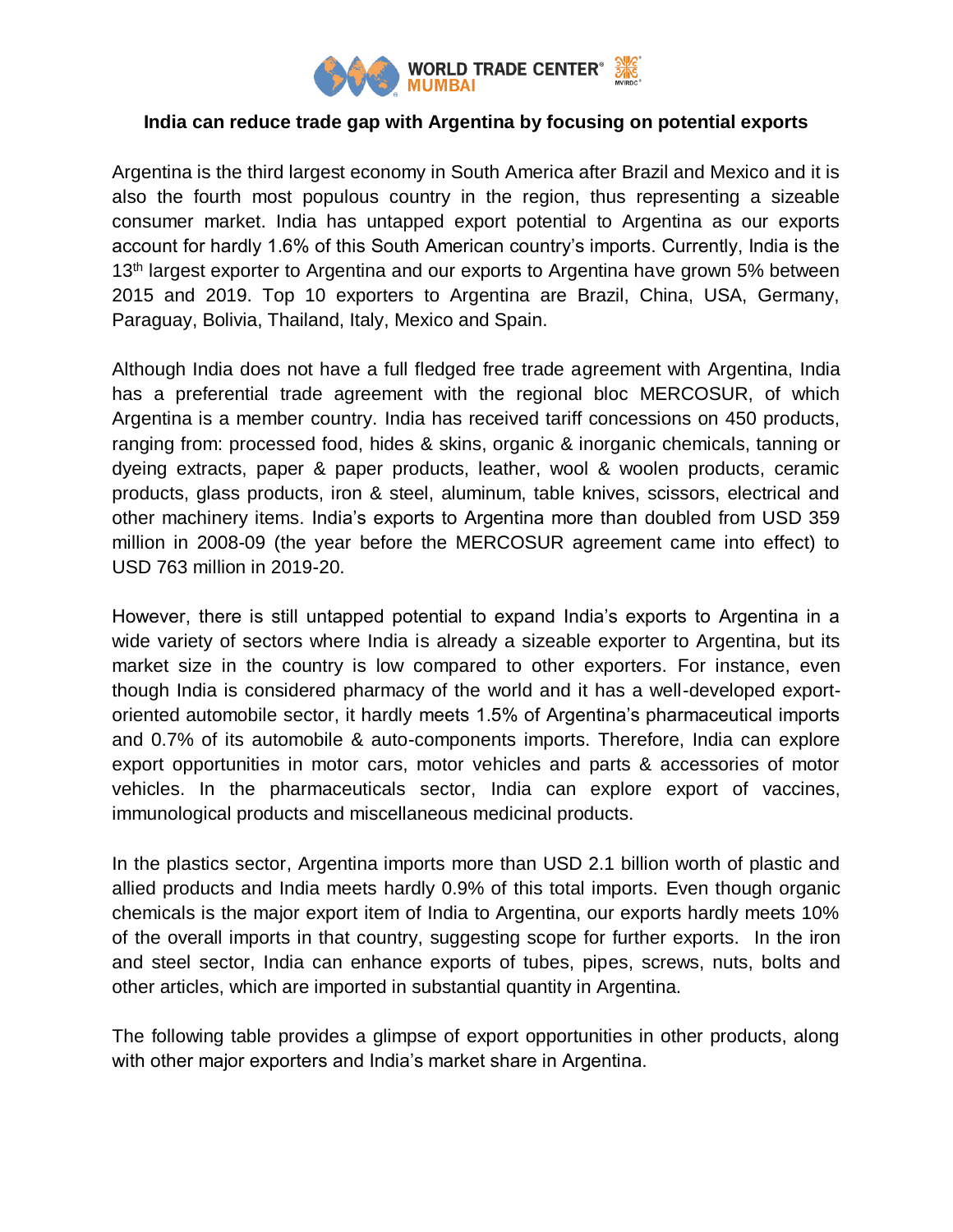

| Products with high export potential for India in Argentina |                                                 |                                    |
|------------------------------------------------------------|-------------------------------------------------|------------------------------------|
| <b>Product Description</b>                                 | Major exporters to Argentina                    | India's share in Argentine imports |
| Diesel or semi-diesel engine for propulsion                |                                                 |                                    |
| of vehicles                                                | Thailand, Germany, Hungary, France, Brazil, USA | 0.08%                              |
| Parts of valves and similar articles for                   |                                                 |                                    |
| pipes, boiler shells, tanks, vats etc.                     | China, USA, Germany, Italy, Brazil, France      | 0.56%                              |
| Weaving machines "looms"                                   | Belgium, Italy, Switzerland, China, India       | 4.28%                              |
| Office machines such as hectograph or                      |                                                 |                                    |
| stencil duplicating machines                               | Brazil, China, Hungary, Germany, USA, India     | 4.28%                              |
| Footwear with outer soles and uppers of                    |                                                 |                                    |
| rubber or plastics                                         | Brazil, Vietnam, Indonesia, China, India        | 2.62%                              |
| New pneumatic tyres, of rubber                             | Brazil, China, USA, India, Japan, Mexico        | 2.60%                              |
| Shaving preparations, incl. pre-shave and                  |                                                 |                                    |
| aftershave products, personal deodorants                   |                                                 |                                    |
| etc.                                                       | Brazil, Mexico, USA, Canada, India, Chile       | 6.79%                              |
| Source: ITC, Geneva                                        |                                                 |                                    |

India has a trade deficit of more than USD 1.2 billion with Argentina as its exports USD 809 million worth goods and imports USD 2066 million worth goods from this South American country. India can reduce this trade deficit through focused measures to increase its exports to South America. Government efforts are also paramount in enhancing exports and bridging the trade deficit between both the countries. In September 2020, senior government officials from India and Argentina held the 5th Foreign Office Consultations to discuss economic cooperation in pharmaceuticals, mining and other areas of trade, investment and technology cooperation.

The two sides reviewed the implementation of existing agreements as well as those under negotiation and agreed to take forward the bilateral agenda, including by holding regular meetings of the institutionalised bilateral mechanisms. They agreed to explore holding of the Joint Commission Meeting at the level of Foreign Ministers, at an early date.

We should also increase exchange of trade delegation between both the countries and promote trade through e-commerce to enable small enterprises access each other's markets cost-effectively. These measures will not only help India reduce its trade gap with Argentina, but also help diversify Argentina's export basket to India. Currently, vegetable oil accounts for 82% of Argentina's exports to India. Around 36% of the total vegetable oil exports of Argentina is bound for India. Other export items are raw hides, precious metals, articles of iron & steel and cereals.

**Notifications**